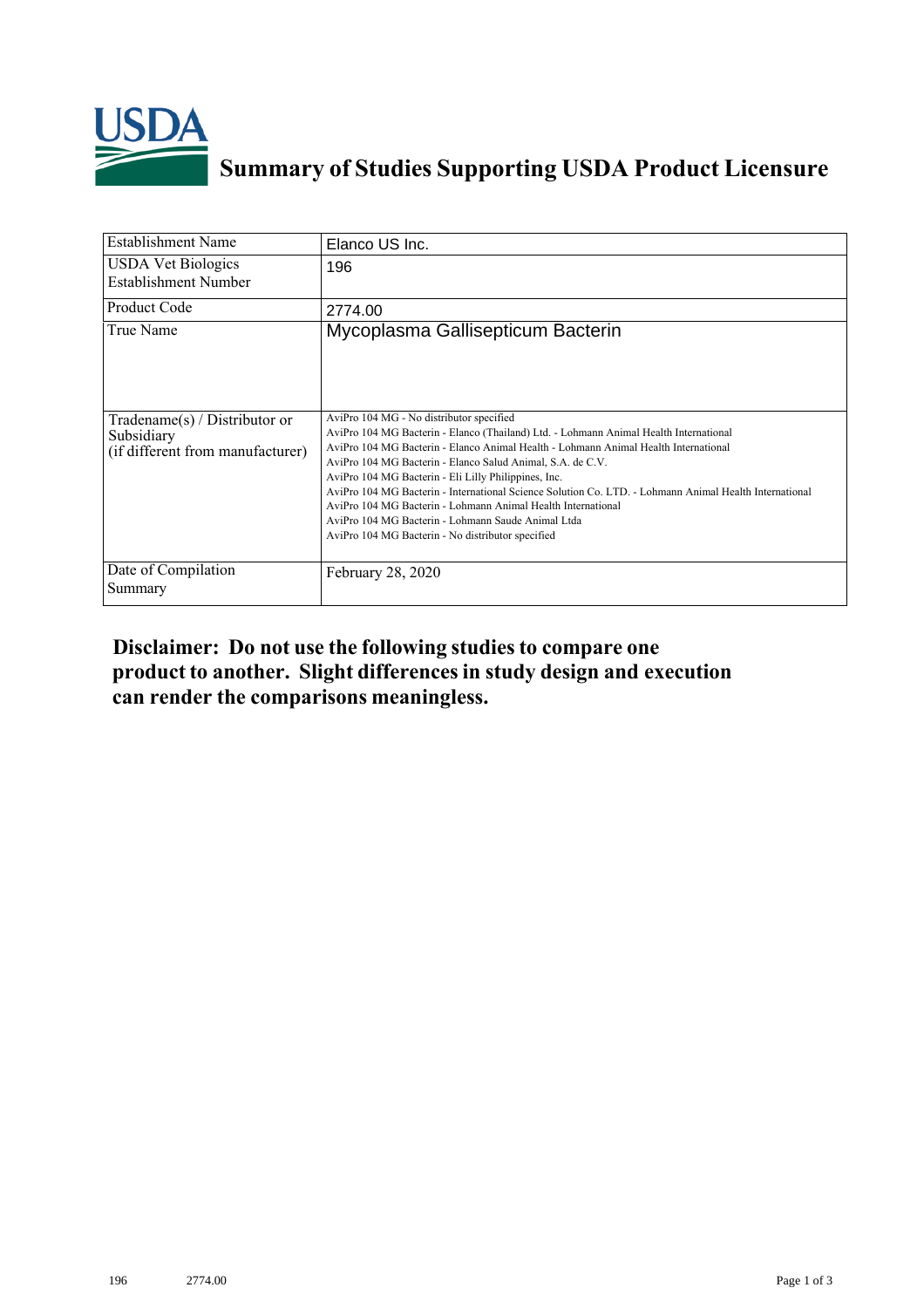| <b>Study Type</b>              | Efficacy                                                                                                                                                                                                                                                                                                                    |
|--------------------------------|-----------------------------------------------------------------------------------------------------------------------------------------------------------------------------------------------------------------------------------------------------------------------------------------------------------------------------|
| <b>Pertaining to</b>           | Mycoplasma gallisepticum                                                                                                                                                                                                                                                                                                    |
| <b>Study Purpose</b>           | To demonstrate effectiveness against M. gallisepticum                                                                                                                                                                                                                                                                       |
| <b>Product Administration</b>  | Subcutaneous injection                                                                                                                                                                                                                                                                                                      |
| <b>Study Animals</b>           | Chicken                                                                                                                                                                                                                                                                                                                     |
| <b>Challenge Description</b>   |                                                                                                                                                                                                                                                                                                                             |
| <b>Interval observed after</b> |                                                                                                                                                                                                                                                                                                                             |
| challenge                      |                                                                                                                                                                                                                                                                                                                             |
| <b>Results</b>                 | Study data were evaluated by USDA-APHIS prior to product<br>licensure and met regulatory standards for acceptance at the time<br>of submission. No data are published because this study was<br>submitted to USDA-APHIS prior to January 1, 2007, and APHIS<br>only requires publication of data submitted after that date. |
| <b>USDA Approval Date</b>      | October 22, 1987                                                                                                                                                                                                                                                                                                            |